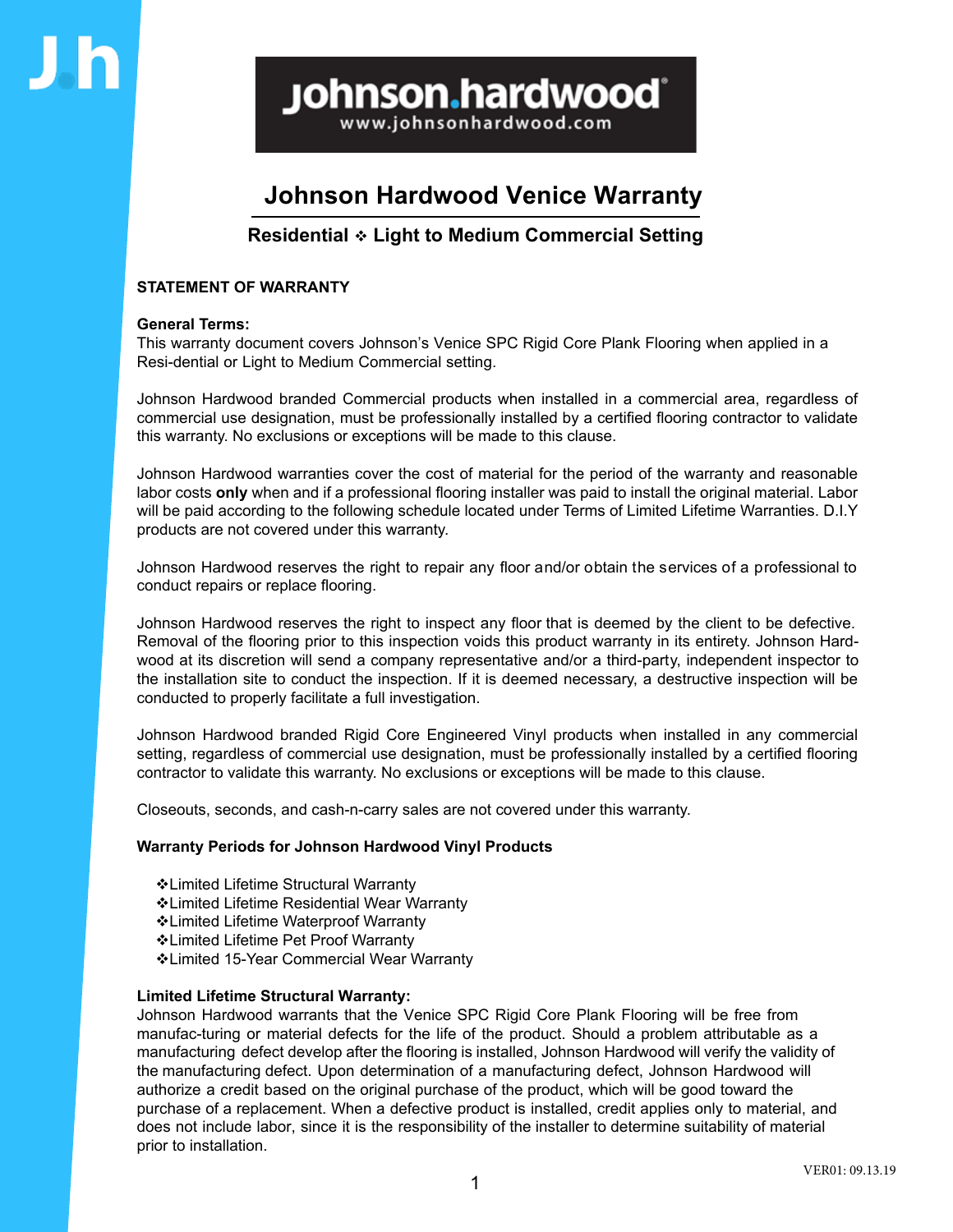## **Residential Light to Medium Commercial Setting**

### **Manufacturing Defect Warranty:**

Johnson Hardwood warrants that the Venice planks will be free from manufacturing defects for a period of 1 (One) year from the date of purchase. If such defect occurs, upon verification of the defect by Johnson Hardwood, repair or replacement of the affected area of installed flooring will be authorized by Johnson Hardwood.

#### **Wear Warranty:**

Johnson Hardwood warrants that the installed product will not wear through to the printed film layer, stain or fade under normal use as follows:

*Limited Lifetime Residential Wear Warranty: covered for the lifetime of the original purchaser and is transferable one time from the original point of sale and installation. Limited 15-Year Medium Commercial Wear Warranty: covered for a period of 15 years from the date of purchase.*

Vinyl wear through is defined as 100% vinyl layer wear-through that exposes the core material, or thathe wear layer is sufficiently depleted or compromised so that the printed film layer is damaged, altered or affected from normal use, over a minimum of 3% of the total installation. Stains and fading must be sufficient that the affected area of flooring is permanently discolored from normal household use and cleaning. (Gloss reduction or surface scratches are not considered surface wear.)

#### **Limited Lifetime Waterproof Warranty:**

• Johnson Hardwood Venice SPC Rigid Core plank flooring is warranted to be 100% waterproof and the structural integrity of the floor plank will not be significantly diminished by exposure to water for the life of the product. While moisture will not affect the floor's integrity, it is probable that, when excessive moisture accumulates in buildings or on building materials, mold and/or mildew growth can occur (particularly if the moisture problem remains undiscovered or unaddressed). Johnson Hardwood's Waterproof (moisture) warranty excludes damage resulting from mold and/or mildew growth due to prolonged exposure to moisture. If the flooring plank is structurally impugned, resulting from exposure to water, Johnson Hardwood will authorize a pro-rated credit based on the terms outlined below in the section titled "Terms of Limited Lifetime Warranties". This warranty is transferable one time from the original point of sale and installation.

This Limited Lifetime Waterproof Warranty excludes all casualty events involving water coming in contact with your floor and failures normally covered by homeowners insurance including, but not limited to, damages caused by flooding or standing water from leaky pipes, faucets, or household appliances. Also excluded are damages caused by flooding or standing water from hydrostatic pressure or other casualty events.

#### **The Limited Waterproof Warranty does not cover:**

- Damage to surrounding structure, walls, subfloor, fixtures, furniture, underlayment, moldings, trims, subfloor heating elements, or anything that is not the floor plank.
- Damage resulting from mold & mildew growth due to prolonged exposure to moisture.
- Flooring that is installed outdoors.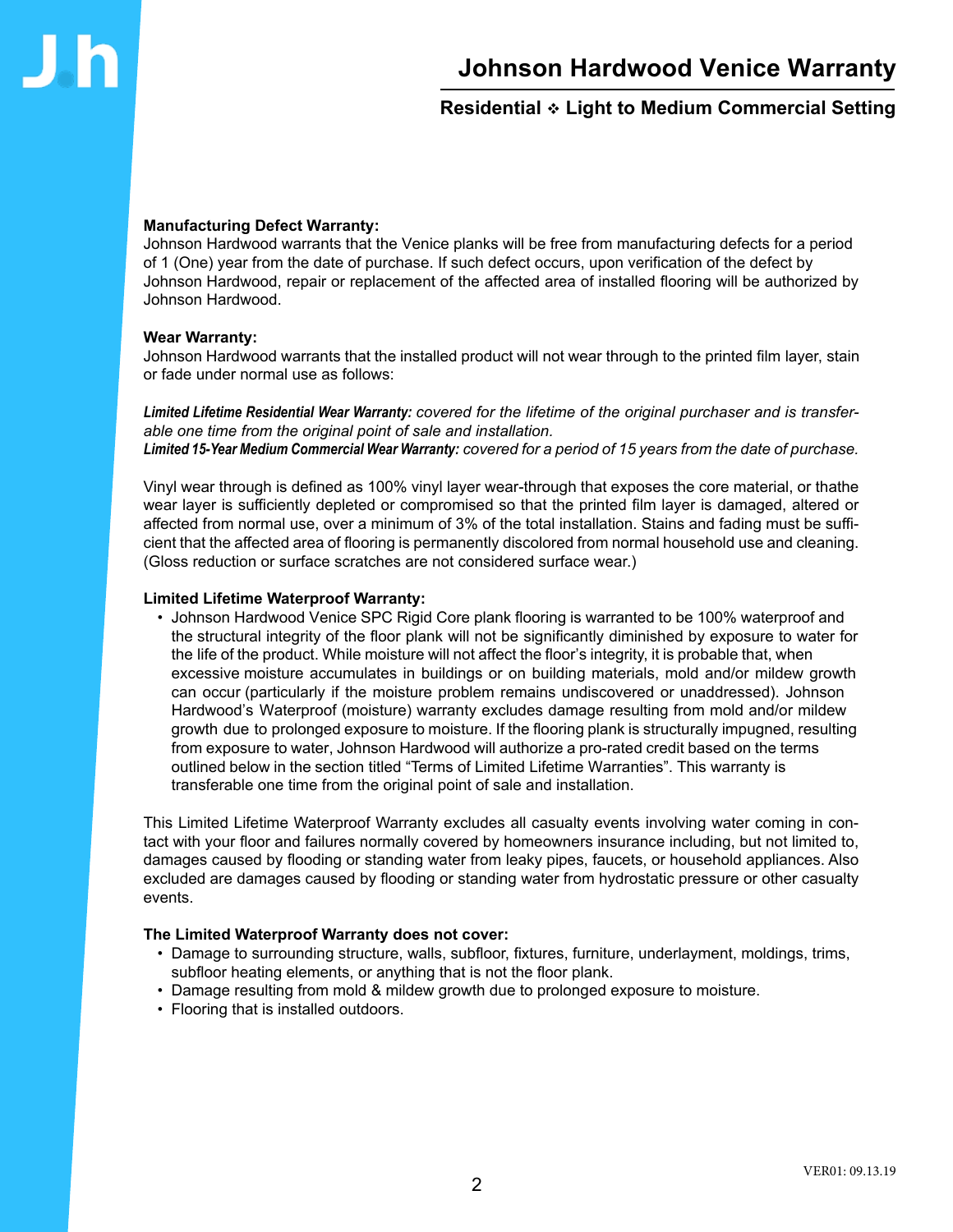

## **Residential Light to Medium Commercial Setting**

#### **Limited Lifetime Pet Proof Warranty:**

Johnson Hardwood warrants that your Venice SPC Rigid Core plank flooring will resist staining caused by pet (domestic cat or dog) stains, including urine, feces, and vomit. Stain resistance means the ability of your floor to resist (i.e., minimize or withstand) permanent stains for as long as you own your floor.

Cleaning of the affected area should begin immediately upon discovery. The more time that elapses be-fore removal, the more difficult a stain will be to remove.

#### **The Limited Lifetime Pet Proof Warranty does not cover:**

• Any urine, feces, or vomit stains other than from a pet (domestic cat or dog)

#### **Terms of Limited Lifetime Warranties:**

- Johnson Hardwood will supply new material of the same color, design, and grade, if available; if un available or discontinued, Johnson Hardwood reserves the right to select and supply similar Johnson Hardwood materials. After corrective action is taken on an existing defect, you will continue to receive warranty coverage for the remaining period of your original warranty.
- One replacement floor only will be made for the wear out, fading, and staining. Claimants who received settlement may not claim again and no additional replacement floors will be supplied.
- Alternatively, a refund (or pro-rated credit) of up to 100% of the original cost of the material. The percentage of the original cost refundable depends on the amount of time elapsed since the date of purchase:
	- $\blacktriangleright$  Within 1-2 years 100%
	- $\triangleright$  Within 3-5 years 70%
	- $\blacktriangleright$  Up to year 10 50%
	- $\blacktriangleright$  After 10 years 25%
- The costs of professional labor within the approved labor charges put forth by Johnson Hardwood, provided that the labor is performed according to Johnson Hardwood guidelines and standard industry practices. Labor must also be provided by a certified professional flooring installer. Labor will be paid according to the following schedule:
	- 4Within 1-2 years 100% of reasonable labor costs for reinstall
	- $\triangleright$  Within years 3-5 70% of reasonable labor costs for reinstall
	- $\triangleright$  Up to year 10 50% of reasonable labor costs for reinstall
	- 4After 10 years labor costs are not included

#### **Johnson Hardwood Warranty Program Limitations:**

- This warranty is transferable one time from the original point of sale and installation.
- Manufacturing defect must be reported within 3 months from the date of purchase.
- This warranty covers only properly installed and maintained floors, according to Johnson Hardwood guidelines and accepted industry practices.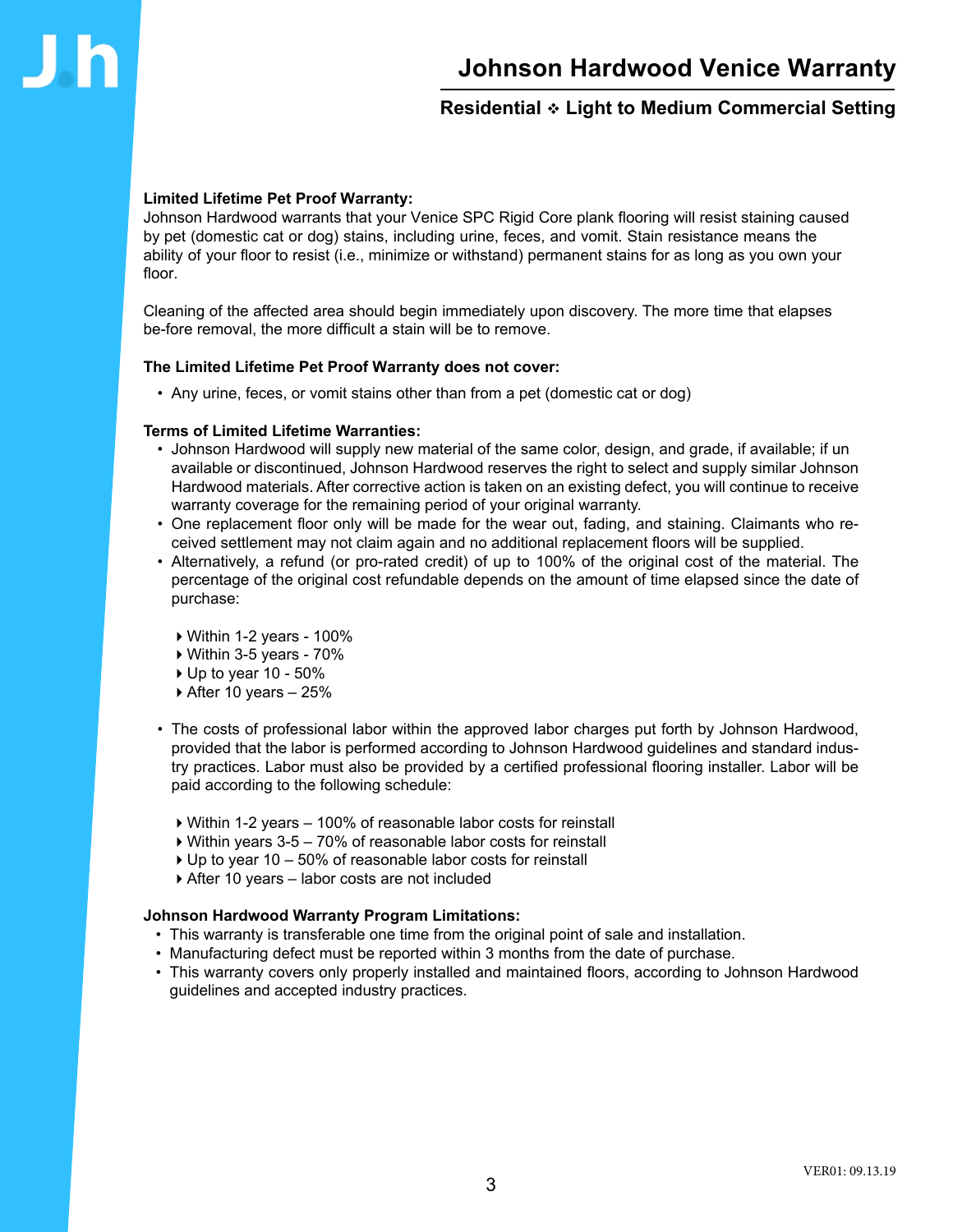## **Residential Light to Medium Commercial Setting**

- For products sold as "Do-It-Yourself" or cash-n-carry sales, no reimbursement for labor costs will be provided.
- Johnson Hardwood excludes and will not pay for any **consequential or incidental damages** under this limited warranty.
- Johnson Hardwood will not pay for the loss of time, inconvenience or other incidental expenses incurred during the initial installation and the subsequent removal and/or reinstallation of affected material, including clearing any items placed over the finished flooring and affected area subsequent to the original installation.
- This warranty does not cover the exclusions indicated on the package.
- Johnson Hardwood reserves the right of final judgment and may refuse claims in certain instances.
- Johnson Hardwood reserves the right to modify or withdraw the warranty at any time.

#### **This Johnson Hardwood Limited Warranty Program does not include the following:**

- **Installed with obvious manufacturing defects (see Limited Lifetime Structural Warranty Terms).**
- **Products that have not been properly acclimated according to the Johnson Hardwood Guidelines.**
- **•** Improper installation or product not installed according to Johnson Hardwood installation guidelines and accepted industry practices.
- **•** Use of adhesives for installing Venice SPC Rigid Core Plank Flooring.
- **•** Damage caused during installation by use of improper tools, non-rubber mallets or hammers, adhesives, tape, etc.
- **•** Lack of maintenance or improper maintenance; dulled by soaps, detergents, harsh chemicals, dressings, one-step cleaners or wax.
- Indentations or damage by narrow tipped heels, vacuum cleaner beater bars, rolling loads, caster wheels, furniture and chairs without proper floor protectors and furniture rests, dropping of metal or heavy objects.
- **•** Cuts, scratches, gouges and indentations, punctures caused by sharp objects.
- **•** Cracking, warping, delamination, curling or other phenomena caused by excessive heat applied to the flooring.
- **•** Damage caused by burns, cigarette/cigar burns, intentional abuse, flooding, fires and other disasters.
- **•** Staining or changes in color caused by dyes tracked from carpet, fertilizers, coal, tar, driveway sealers, oil drippings or other similar materials; faded or discolored by sunlight or heat generation; fading or staining caused by use of rubber mats.
- **•** Stains, fading, discoloration or moisture problems due to use of rubber or rubber-backed mats.
- **•** Problems or damage due to moisture and/or alkalinity in sub floor; discoloration or bond release from hydrostatic pressure or excessive moisture caused by flooding, plumbing and appliance leaks and water leakage from doors.
- **•** Mold and mildew growth caused by excessive moisture in the environment or substrate.
- **•** Installed over unstable, unsuitable, or improperly prepared sub floors, wet/cold floor and/or radi-antheated floor in excess of 85°F.
- **•** Color variations (due to use of natural components), exposure to UV light and/or sunlight, and age of material.
- **•** Different from samples or printed material in shade, color or embossing. (Color inconsistency between samples, replacement product, or illustrations and actual product is not a manufacturing flaw).